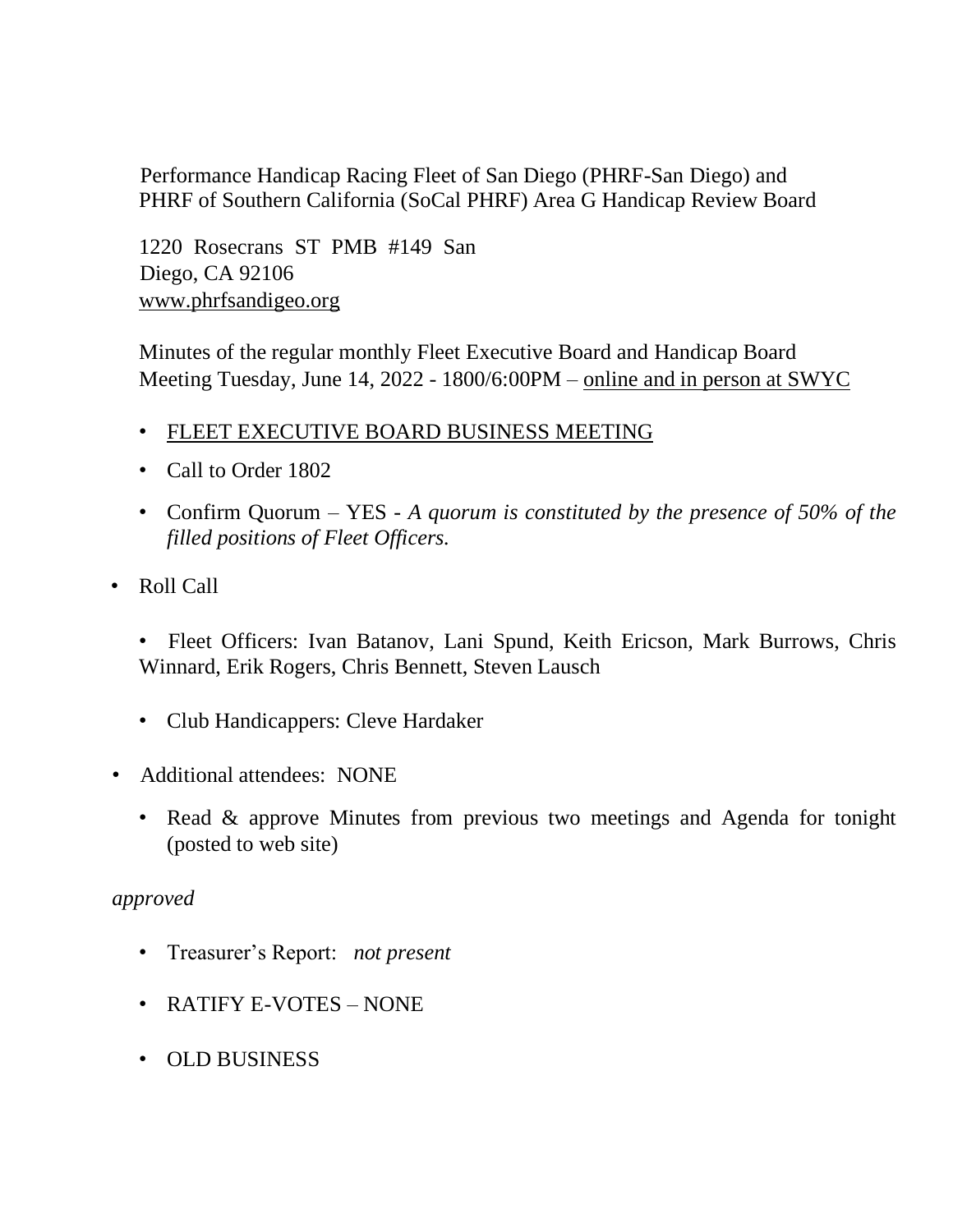- Replace current PHRF SoCal Class Rules with a rewritten version to be PHRF San Diego Class Rules *– Ivan and Keith working on last few edits*
- Consider modifying our data base to make it more simple *Chris Bennett work in progress, some minor changes already made*

## • NEW BUSINESS

- Chief Handicapper Chris Winnard has submitted his resignation effective December 2022 – *discussion about who might come onboard as Assistant and/or Chief Handicapper for next year – Brad Alberts to ne asked by Chris Winnard to try out for the spot*
- From Chief Handicapper: For 2023 all boats with sub zero ratings along with the boats commonly sailing in CRA Class 1 need to go to ORC. These are the most problematic boats to rate and they just need to do it. Recommend these owners to be advised now that they will not be getting renewed for 2023. – *Ivan Batanov will write a draft letter about this and send it to the board for approval*

• Right now our rating certificates show this paragraph at the bottom:

• *Important Notice about your ratings in San Diego!* For your handicap to remain valid, you must notify PHRF San Diego in writing of any reportable modifications to your yacht. Failure to follow this procedure will carry an automatic 30 DAY SUSPENSION from racing in PHRF races, followed by a San Diego Handicap Board review to determine the extent of additional equipment TIME ALLOWANCE adjustments to be included in that yacht's base handicap.

In the past it said something like this and I think we should go back to it:

The PHRF SD rating certificate is a agreement between you, the PHRF SD Board, and your competitors. You and your competitors expect this form to be accurate and that the reported characteristics will be maintained while racing. Failure to advise the PHRFD SD Board in writing of ANY modifications to your boat which will alter its sailing performance may be grounds for protest and disqualification of the yacht. Your rating is valid through December 31 of the year issued. I certify that the above information is accurate and correct, that I have read the PHRF SD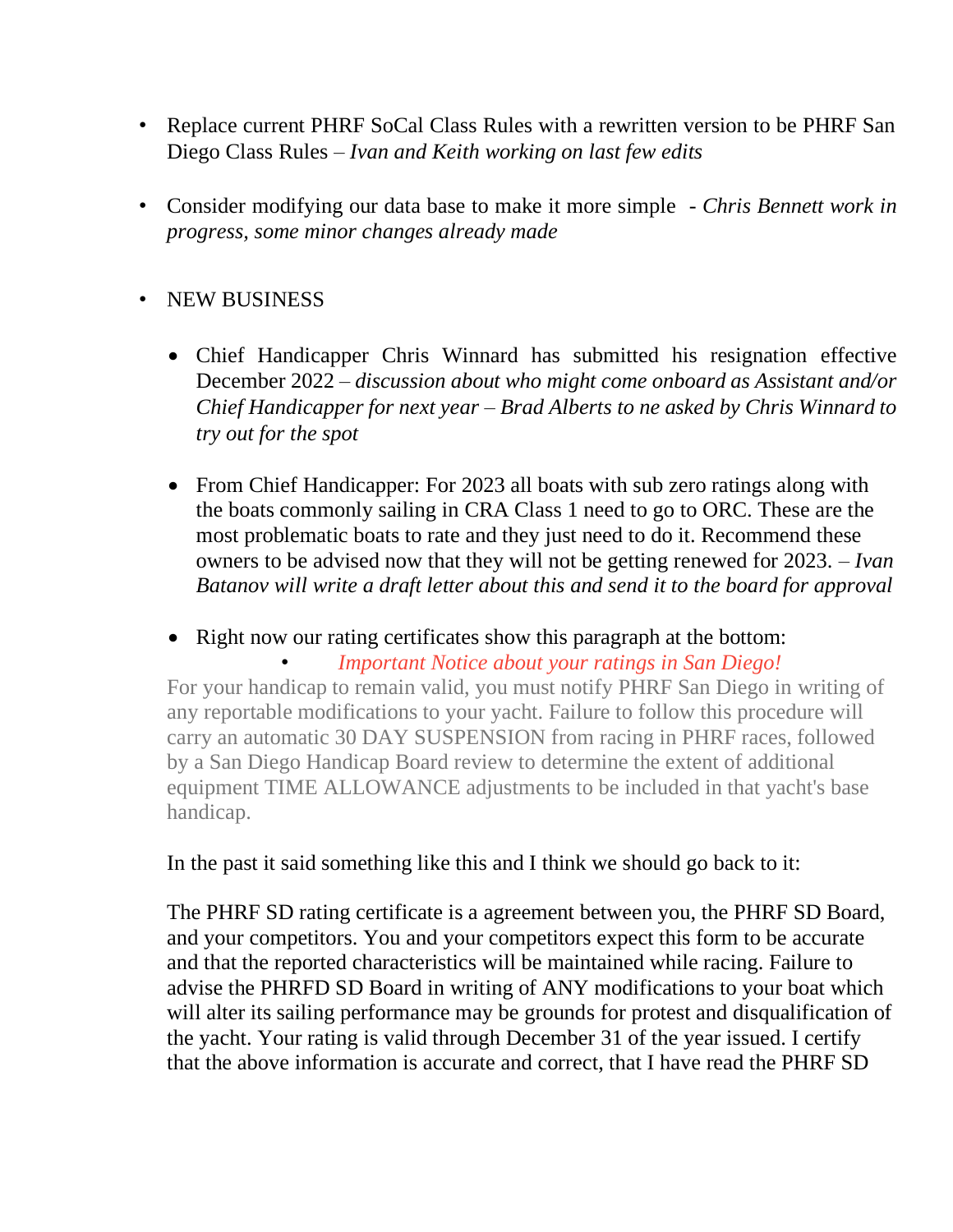Class Rules and Constitution and ByLaws, and concur with, and agree to sail by these terms and conditions.

*Consensus that the statement should be even stronger – Fleet Secretary will work on it an d present it next month* 

- STANDING REPORTS
- Fleet Chairman: *no report*
- Vice Chairman: *no report*
- Fleet Secretary: *no report*
- Roster Secretary: *no report*
- Chief Handicapper: no report
- Fleet Scorer: *no report*
- Data Systems Officer: *no report*
- Public Relations: *no report*
- Past Fleet Chairman: *vacant*
- Treasurer: *not present*
- Next Regular Meeting: Tuesday, July 12, 2022 at 6PM
- 1842

## • HANDICAP BOARD BUSINESS MEETING

- Call to Order 1843
- Roll Call:

• Fleet Officers: Ivan Batanov, Lani Spund, Keith Ericson, Mark Burrows, Chris Winnard, Erik Rogers, Chris Bennett, Steven Lausch

• Club Handicappers: Cleve Hardaker, Erik Rogers, Brian Fritzges, Mark Thaidigsman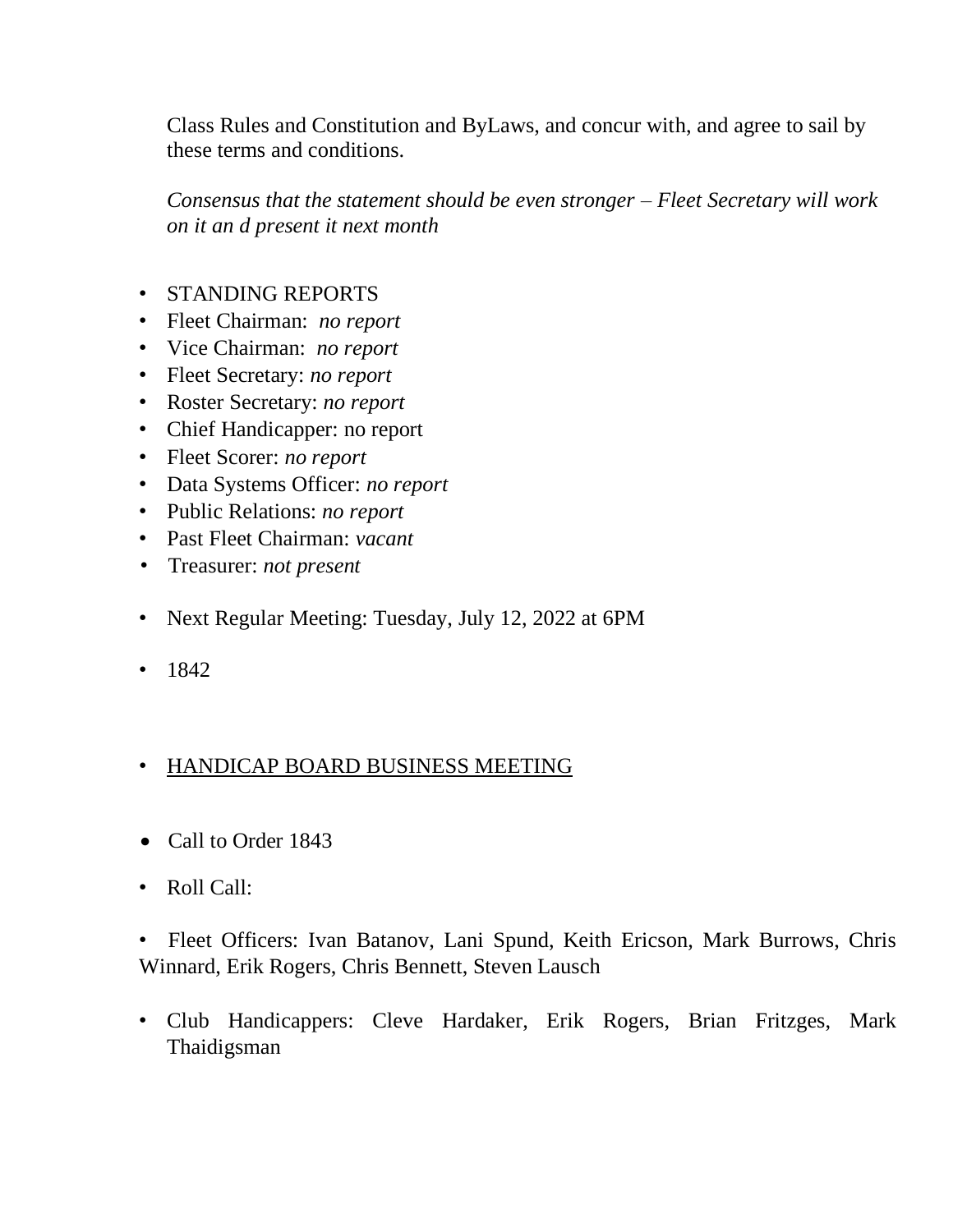- Additional Attendees: Mike Honeysett, Sundance; Greg Price, Aeolos; Brad Alberts, El Sueno; Bill Quealy, Miss Betty; Brain Rogers, Elusive
- Confirm Quorum YES *A quorum is constituted by the presence of a quorum of the Executive Board plus representation by a minimum of 3 SDAYC member clubs. The Fleet Executive Board can be counted for the purpose of ensuring representation of the 3 SDAYC member clubs.*
- RATIFY E-VOTES for record purposes only, no action required
- Restless, 7717, CAL  $40 by constant$  117/117/117.
- Dreamline, 43963, J-92 by consent  $108/96/90$ .
- Salty Tango, 37011, Saffier SE 37 Lounge Chief Handicapper recommends 62/53/48 - VOTE: 7 YES, zero NO.
- Fiddler's Green, 11, Etchells Chief Handicapper recommends 123/123/123 VOTE: 4 YES, zero NO
- OLD BUSINESS NONE
- NEW BUSINESS
- Marlen J/34 56222 has had its symmetrical spinnaker recut and now is within limits.
- Ohana, 34, Swede 55 M has had its symmetrical spinnaker recut and now is within limits.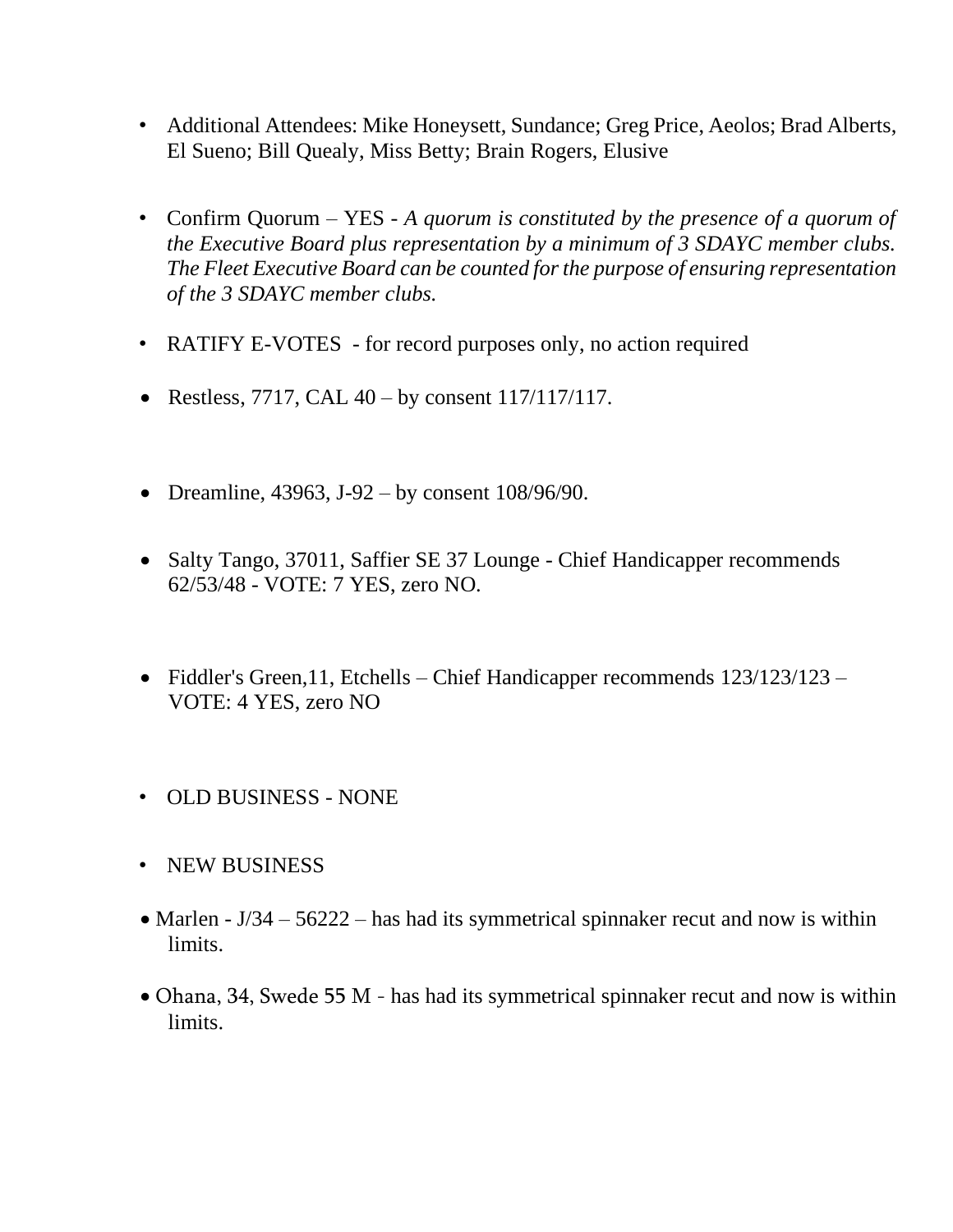- TEMPORARY RATINGS ABOUT TO EXPIRE *A Temporary Rating may be provided by Chief handicapper in the event a handicap is requested to race in an upcoming race which will take place before a meeting, and the board is unable to vote on the rating (Prior to race). The request should be email approved or voted on at next board meeting to make permanent. In the event at a board meeting where an owner has submitted an application, fees are paid, but the Board believes it does not have sufficient data or information to accurately rate a boat, a Temporary rating may be provided with the understanding the owner should submit race results during the three months to show data, to verify the Temporary Rating. Temporary rating may be adjusted after review of results. In the event the data is not provided the temporary rating will be considered expired at the end of 120 days. A new complete application (Minus Fees) will need to be presented to board to have the boat considered again for a PHRF certificate. The Chief Handicapper may, at his or her discretion, renew the Temporary Rating twice.*
- Express Etchells, Fiddler's Green, 123/123/123, 7/7/22 *extend 60 days*
- Express Etchells, T'll Moro, 123/123/123, 7/7/22 *put on by data base to be removed by Chris Bennett*
	- Sabre 402, Tambourine, 82/82/82, 8/9/22 *– no action*
- Celeste Marie, 61501, Jeaneau Sun Odyssey 490, 78/72/72, 8/9/22*– no action*
- Riptide Marine 35-1std, Too Loco, 42/30/18, 8/9/22*– no action*
- Irish Wake, C&C 37/40+, 69183, 78/78/78, 8/9/22 *make permanent*
- Carrera 290, Holy McGrail, 78/72/60, 8/9/22 *make permanent*
- Beneteau Oceanis 38.1, 57001, Skol, 152/152/152, 8/9/22 *– extend 60 days*
- Andrews 40 Custom, Spin Doctor, 20/14/10, 8/9/22 *– extend 60 days*
- Beneteau 44.7 M-5, Miss Betty, 33/30/27, 8/9/22 *make permanent.*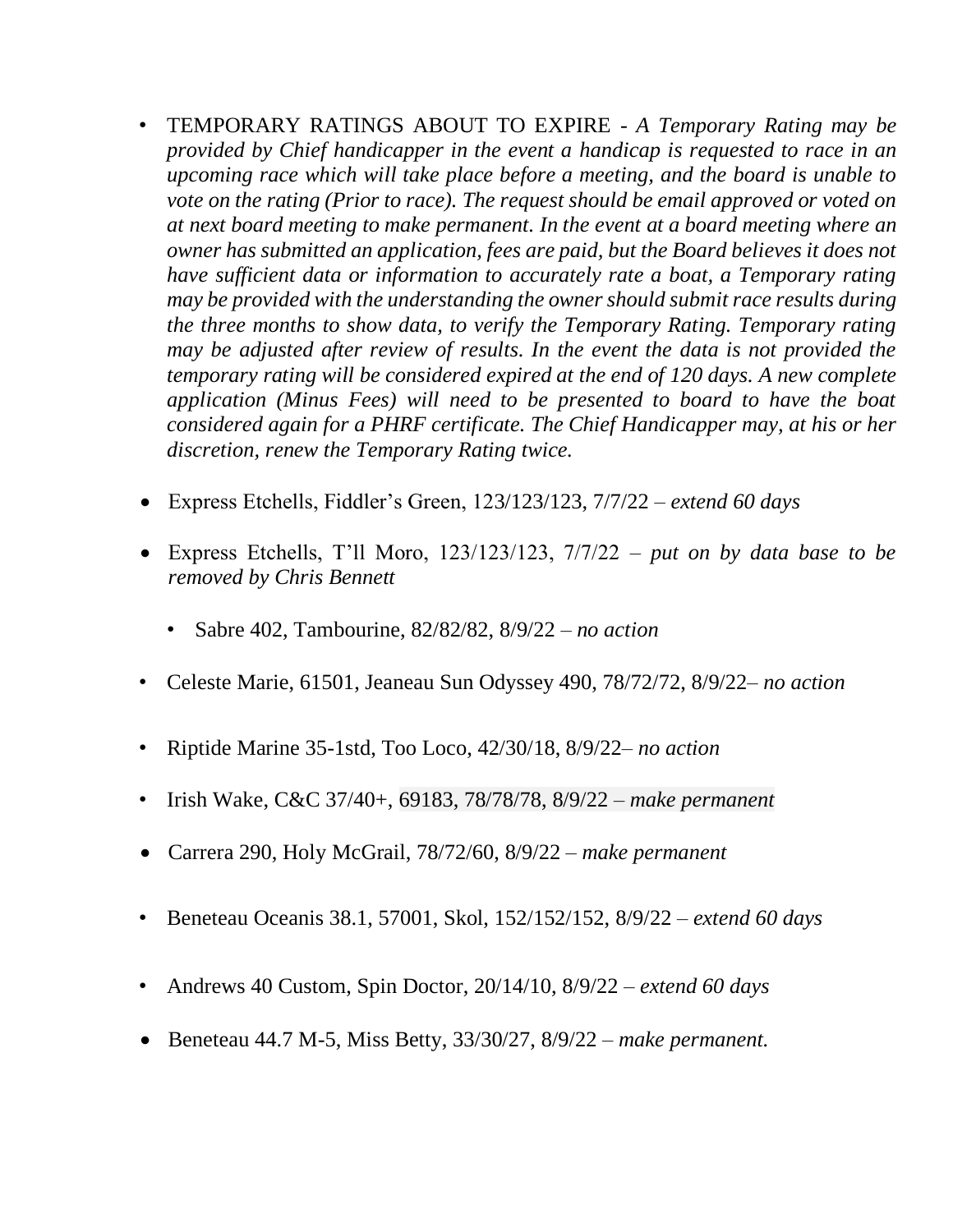- Sundance, 46412, Grand Soleil GS 44, 36/30/27, 8/9/22 *– see Rating Review below - Chief Handicapper recommends temporary rating for 120 days 30/24/23*
- Bellatrix, Salona 41M, 60592, 66/63/69, *8/9/22 – extend 60 days*
- Hobie 33, Enzo, 90/75/72 *– 8/9/22 – extend 60 days*
- Asia Catamarans Stealth 11.8, Hurricane, -12/-15/-15 *– 8/9/22 – extend 60 days*
- Custom Dubois 50, Perryaya, -7/-10/-13 *– 8/9/22 drop*
- Premier Composits Carkeek 40, Adjudicator, -27/-36/-39, 8/9/22 *– extend 60 days*
- Barnett Customs Offshore, Shoofly, 72/69/66, 8/9/22 *extend 60 days*
	- Pendragon, 77000, TP52, -60,-59,-64, 8/9/22 *make permanent*
	- Blue Blazes, 5055, RP50, -36,-36,-36, 8/9/22 *– make permanent*
- Velos, 22208, Custom 73' sloop, -24,-30,-39, 8/9/22 *make permanent*
- Palaemon, 93145, J145, -9,-15,-21, 8/9/22 *make permanent*
- Andiamo 2, 69148, J145, -9,-15,-21, 8/9/22 *make permanent*
- Bad Pak, J145, -9,-15,-21, 8/9/22 *make permanent*
	- More Madness, 66960, J145, -9,-15,-21, 8/9/22 *make permanent*
	- Zero Gravity, 7219, Soto 40, -8,-17,-28, 8/9/22 *make permanent*
	- Saga, 61469, TP52, -72/-74/-79, 8/9/22 *make permanent*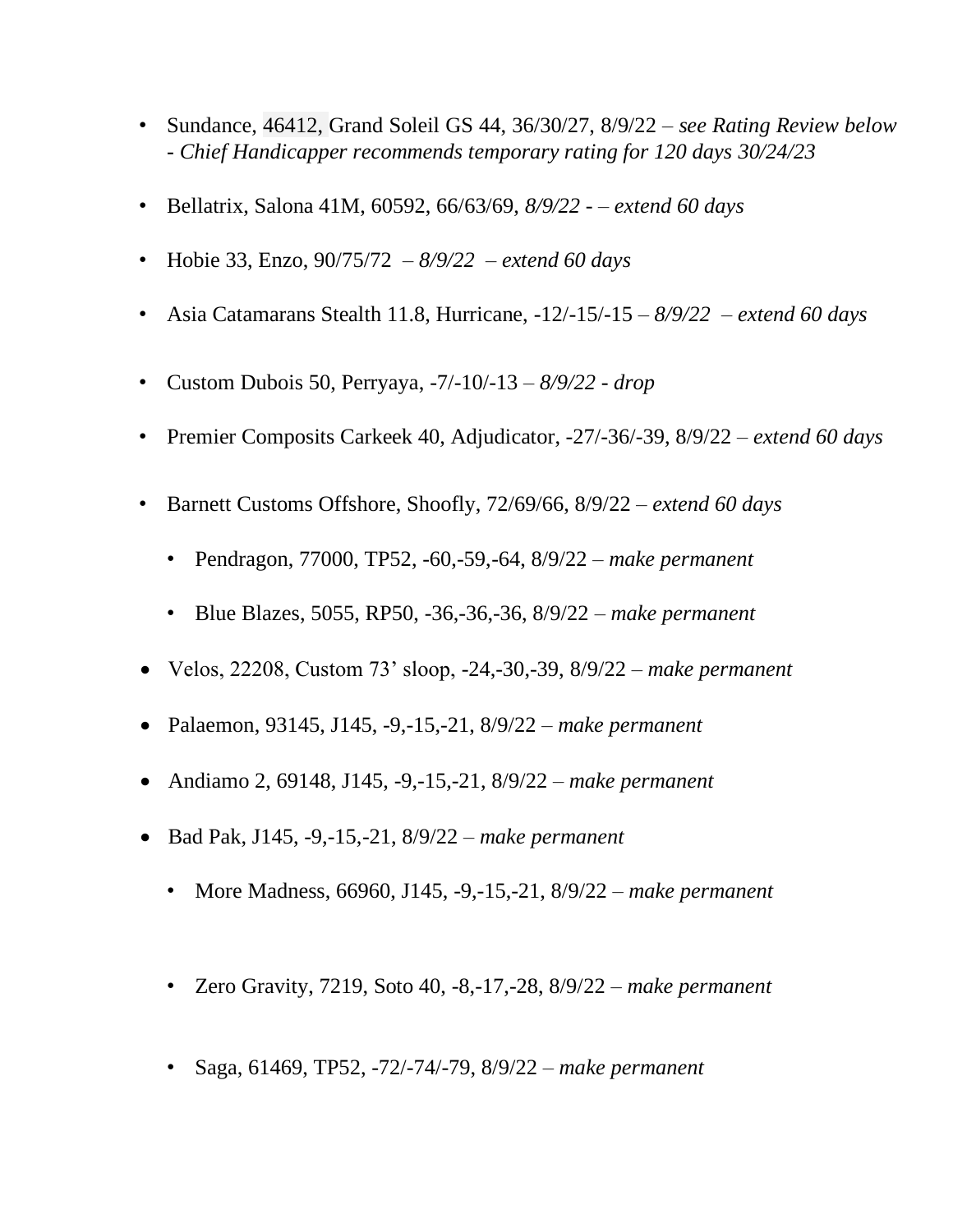- Kokopelli, 43717, SC52, -44,-43,-47, 8/9/22 *– extend 60 days*
- Warpath, 28418, SC52, -22,-23,-23, 8/9/22 *make permanent*
- Maasai, 58885, Bermudian DK46, *-13,-17,-21,* 8/9/22 *– extend 60 days*
- Dufour 40, Una Mas, 90/90/90, 8/9/22 *make permanent*
- Giggles, Sun Odyssey 43, 5596, 123/117/117, 8/9/22– *make permanent*
- Next Wave, 31113, Farr 395, 36/30/30, 8/9/22– *make permanent*
- Wilderness 40 M std, Upside, 78,78,78, 8/9/22– *make permanent*
- Reichel-Pugh 50-2, Staghound, -69,-63,-61, 8/9/22*– extend 60 days*
- RATING REVIEW

[https://docs.google.com/spreadsheets/d/1F1aUibEz7uBzbnn7y--Rf5OJGrXHF00vQWX](https://docs.google.com/spreadsheets/d/1F1aUibEz7uBzbnn7y--Rf5OJGrXHF00vQWX-vx5Q4ew/edit#gid=1398025280)[vx5Q4ew/edit#gid=1398025280](https://docs.google.com/spreadsheets/d/1F1aUibEz7uBzbnn7y--Rf5OJGrXHF00vQWX-vx5Q4ew/edit#gid=1398025280)

- Zarafa submitted two entries on 5/18/51 and 8/14/21 *- tabled*
- Miss Betty submitted 12/7/21 *see temporary rating above*
- Holy McGrail submitted 1/12/22*- tabled*
- Spirit of Constellation submitted 1/14/22*- tabled*
- Nauti Cal submitted  $2/3/22$  see minutes  $2/8/22$  Nauti Cal, 61246 awarded +14 *- tabled*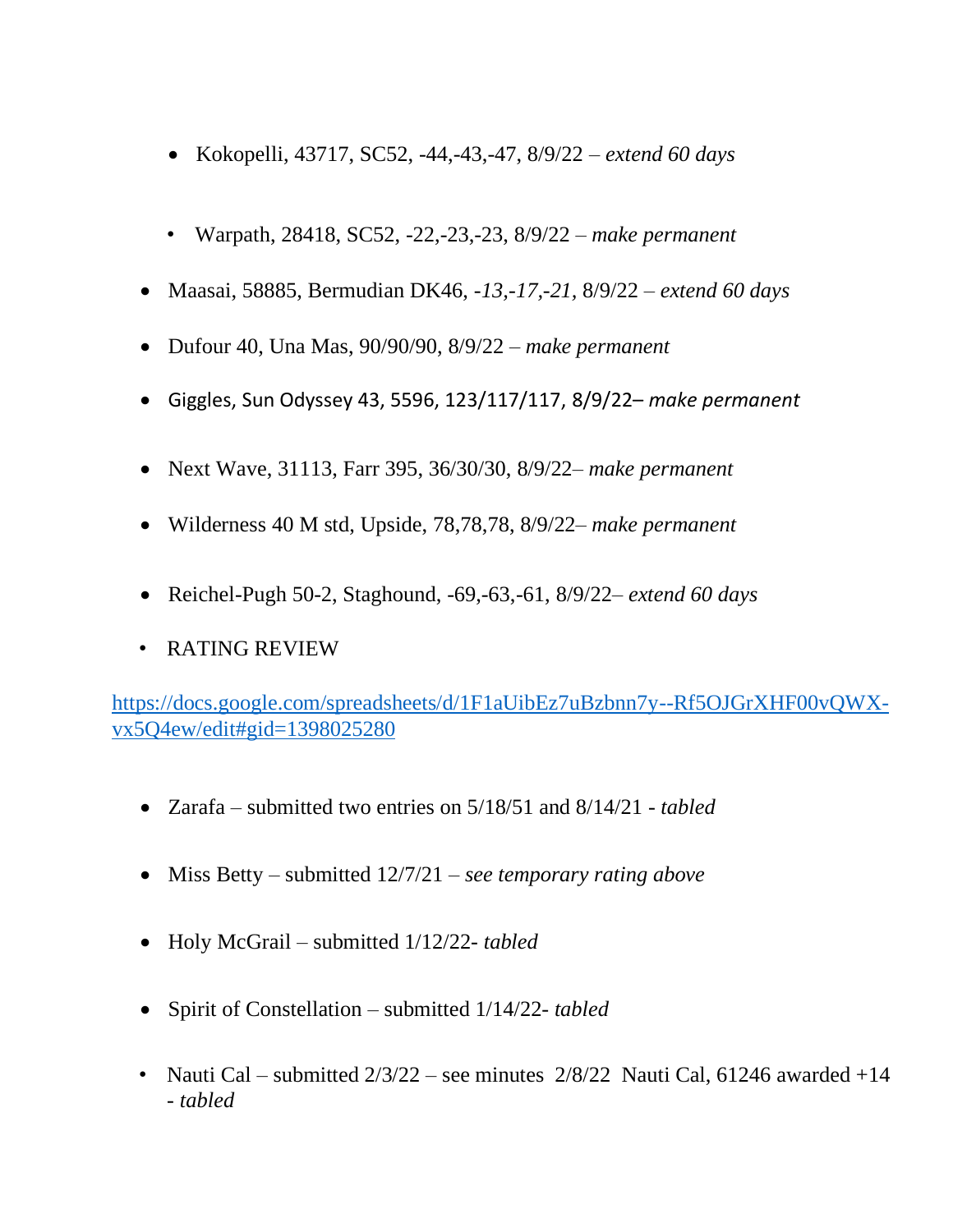- Komet submitted 4/4/22 and 4/18/22*- tabled*
- Sundance, 46412, Grand Soleil GS 44 submitted 5/6/22 *Chief Handicapper recommends temporary rating for 120 days* **30/24/23** *– much information offered by Chief Handicapper and by owner of Sundance with some information from owner of Aeolos – Vote: YES* **unanimous**
- Jane submitted 5/10/22*- tabled*
- Athena submitted 5/19/22*- tabled*
- Elusive submitted 5/30/22 current rating 126/123/123 *Chief Handicapper recommends temporary rating for 120 days 135/132/132 – Vote: YES unanimous*
- REPORTED MODIFICATION
- B'Quest, 43513, Tripp 40 reports having a new #1 jib which is the same size as its previous #1 jib *– no action*
- NEW BOATS 1. Application received by Roster Secretary at least 7 days before meeting. 2. Application complete. 3. Sail number properly obtained from U S Sailing or regionally from SCYA. 4. Dues paid
	- Erasmus, 61537, Nautitech Open 40 Fleet Secretary checking on sail number – not an SCYA number – U S Sailing not responding – Previous meetings: *still waiting to hear from Multi Hull boat owners* - tabled
	- Moon Dancer, 7236, Columbia Sabre Sail number 7236 confirmed by SCYC *– Chief Handicapper recommends 198/198/198 – Vote: YES unanimous*
	- Z Force, 97309, J35 *- 72/72/72 by consent*